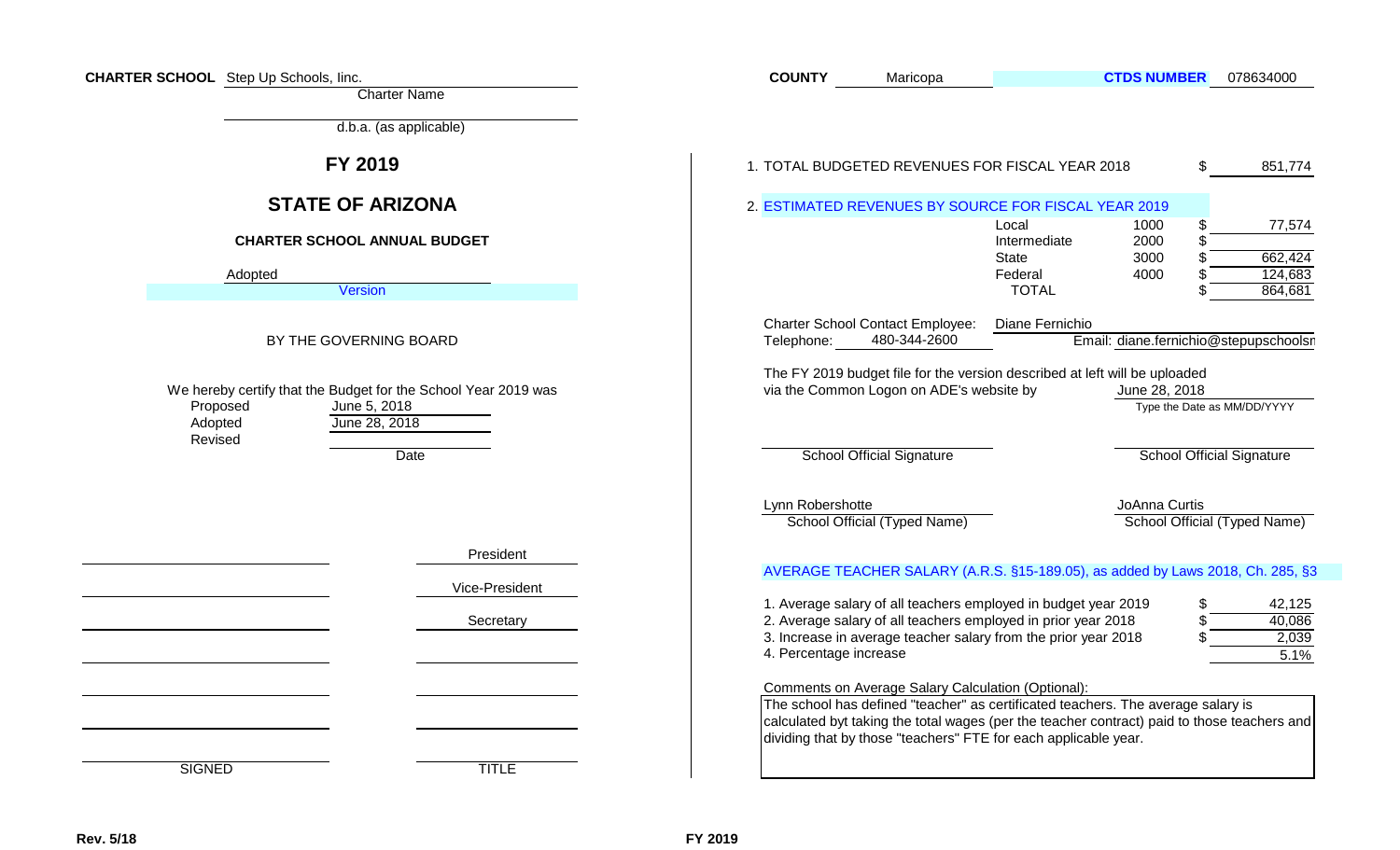# CHARTER SCHOOL COUNTY Maricopa CTDS NUMBER 078634000 Step Up Schools, Iinc.

#### **CHARTER CONTACT INFORMATION**

|                                                      | Prefix | <b>First Name</b> | Last Name   | Suffix | <b>Email Address</b>                  | <b>Telephone Number</b> |
|------------------------------------------------------|--------|-------------------|-------------|--------|---------------------------------------|-------------------------|
| <b>Charter Representative</b>                        | Ms.    | IJoAnna           | Curtis      |        | joanna.curtis@eduprizechols.net       | 480-344-2600            |
| <b>Charter Representative</b>                        | Ms.    | <b>JoAnna</b>     | Curtis      |        | joanna.curtis@eduprizechols.net       | 480-344-2600            |
| <b>Executive Assistant to Charter Representative</b> | Ms.    | <b>Cara</b>       | Gunn        |        | cara.gunn@stepupschoolsmesa.org       | 480-344-2600            |
| <b>Business Manager</b>                              | Ms.    | Monica            | Hargrove    |        | monica.hargrove@stepupschoolsmesa.org | 480-344-2600            |
| AzEDS/ADM Data Coordinator                           | Ms.    | Cara              | Gunn        |        | cara.gunn@stepupschoolsmesa.org       | 480-344-2600            |
| <b>SPED Data Coordinator</b>                         | Ms.    | <b>Diane</b>      | Fernichio   |        | diane.fernichio@stepupschoolsmesa.org | 480-344-2600            |
| Governing Board Member                               | Mr.    | Fred              | Pinkey      |        |                                       | 480-344-2600            |
| Governing Board Member                               | Mr.    | Clifford          | Moon        |        |                                       | 480-344-2600            |
| Governing Board Member                               | Ms.    | <b>JoAnna</b>     | Curtis      |        | joanna.curtis@eduprizechols.net       | 480-344-2600            |
| Governing Board Member                               | Mr.    | Robert            | Scantlebury |        |                                       | 480-344-2600            |
| Governing Board Member                               | Ms.    | Cynthia           | Dunham      |        |                                       | 480-344-2600            |

SELECT from Dropdown Tyler Technologies (Schoolmaster)

Student Information System (SIS) Vendor

Charter's Website Address

www.stepupschoolsmesa.org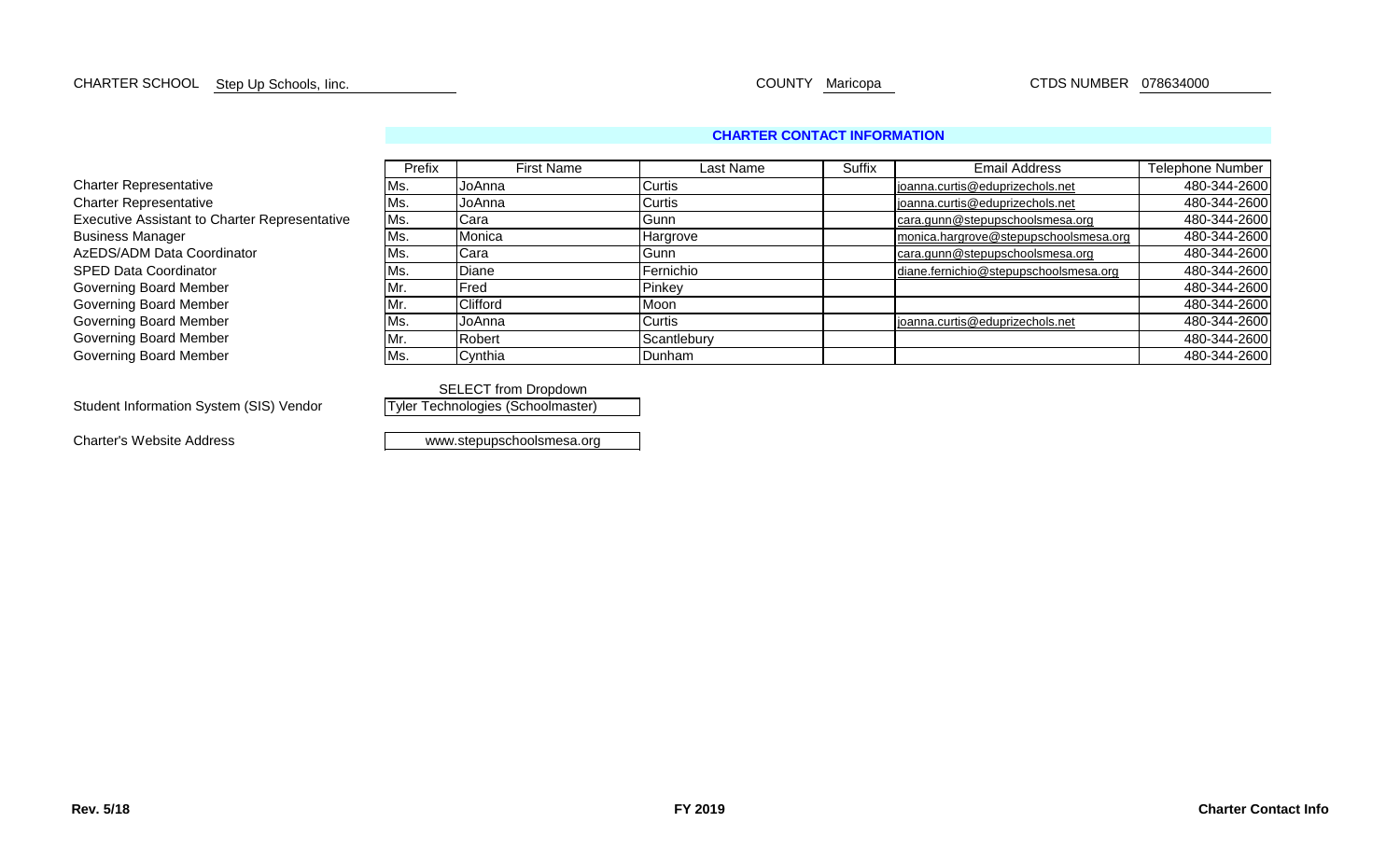| Purchased<br>Totals<br>%<br><b>EXPENSES</b><br>Services<br>Prior<br><b>Employee</b><br><b>Budget</b><br><b>Benefits</b><br>6300, 6400,<br>Other<br>Year<br>Year<br>Salaries<br><b>Supplies</b><br>Increase/<br>6100<br>6200<br>6500<br>6600<br>6800<br>2018<br>2019<br>1000 Schoolwide Project<br>Decrease<br>100 Regular Education<br>1000 Instruction<br>49,000<br>612,800<br>$-30.1\%$ 1.<br>293,522<br>65,401<br>20,400<br>428,323<br><b>Support Services</b><br>67,210<br>2100 Students<br>47,700<br>9,410<br>5,300<br>4,800<br>40,350<br>66.6% 2.<br>2<br>4,200<br>500<br>$-88.1\%$ 3.<br>2200 Instruction<br>3<br>500<br>16,500<br>75,300<br>356.4% 4.<br>2300 General Administration<br>62,500<br>12,800<br>97,000<br>6,600<br>600<br>7,200<br>$-92.6\%$ 5.<br>2400 School Administration<br>5<br>22,400<br>$-27.0\%$ 6.<br>62,300<br>45,505<br>2500 Central Services<br>19,200<br>3,905<br>$2.7%$ 7<br>2600 Operation & Maintenance of Plant<br>85,900<br>16,800<br>99,960<br>102,700<br>2900 Other Support Services<br>5,000<br>$-100.0\%$ 8.<br>8<br>$\mathbf{0}$<br>10,220<br>71.2% 9.<br>17,500<br>3000 Operation of Noninstructional Services<br>14,500<br>3,000<br>9<br>4000 Facilities Acquisition & Construction<br>10.<br>0<br>0<br>10.<br>$\overline{0}$<br>11.<br>5000 Debt Service<br>$\mathbf 0$<br>11<br>12.<br>610 School-Sponsored Cocurricular Activities<br>12<br>$\mathbf 0$<br>$\mathbf 0$<br>13.<br>13<br>$\overline{0}$<br>$\overline{0}$<br>620 School-Sponsored Athletics<br>630, 700, 800, 900 Other Programs<br>$\Omega$<br>$\mathbf{0}$<br>14.<br>14<br>15.<br>$-21.5%$ 15.<br>Subtotal (lines 1-14)<br>437,422<br>94,516<br>169,700<br>42,000<br>600<br>948,330<br>744,238<br><b>200 Special Education</b><br>1000 Instruction<br>16.<br>5,000<br>975<br>11,000<br>1,000<br>11,700<br>17,975<br>53.6% 16.<br><b>Support Services</b><br>$-90.8\%$ 17.<br>2100 Students<br>2,000<br>390<br>2,500<br>52,950<br>17<br>4,890<br>2200 Instruction<br>18.<br>0<br>18.<br>0<br>2,500<br>2300 General Administration<br>19.<br>2,500<br>$\Omega$<br>19.<br>560<br>2400 School Administration<br>20<br>$-100.0\%$ 20.<br>$\mathbf{0}$<br>2500 Central Services<br>21<br>295<br>4,928<br>2,395<br>1,500<br>600<br>$-51.4\%$ 21.<br>22<br>2600 Operation & Maintenance of Plant<br>4,300<br>22.<br>1,000<br>5,300<br>0<br>23.<br>23<br>2900 Other Support Services<br>$\overline{0}$<br>0<br>3000 Operation of Noninstructional Services<br>24<br>24.<br>$\mathbf 0$<br>$\overline{0}$<br>25.<br>4000 Facilities Acquisition & Construction<br>25<br>$\overline{0}$<br>$\mathbf 0$<br>26.<br>5000 Debt Service<br>26.<br>$\mathbf 0$<br>$\mathbf 0$<br>27<br>$-52.9\%$ 27.<br>33,060<br>Subtotal (lines 16-26)<br>11,000<br>1,660<br>18,400<br>2,000<br>70,138<br>0<br>28.<br>400 Pupil Transportation<br>28.<br>0<br>0<br>530 Dropout Prevention Programs<br>29.<br>$\overline{0}$<br>29.<br>$\Omega$<br>540 Joint Career & Technical Ed. & Vocational Ed. Center<br>30.<br>$\Omega$<br>0<br>30.<br>550 K-3 Reading<br>31<br>$-26.9\%$ 31.<br>3,978<br>774<br>6,500<br>4,752<br>Subtotal (lines 15 and 27-31)<br>32.<br>452,400<br>96,950<br>188,100<br>44,000<br>600<br>1,024,968<br>782,050<br>$-23.7\%$ 32.<br>33.<br>39,661<br>18.4% 33.<br>7,715<br>40,000<br>47,376<br>Classroom Site Projects (from page 3, line 40)<br>$\Omega$<br>$\Omega$<br>34.<br>2,500<br>$-58.3\%$ 34.<br>Instructional Improvement Project (from page 2, line 5)<br>6,000<br>35.<br>Structured English Immersion Project (from page 4, line 11)<br>35.<br>$\Omega$<br>$\Omega$<br>$\mathbf 0$<br>$\mathbf{0}$<br>0<br>0<br>$\Omega$<br>36.<br>36.<br>Compensatory Instruction Project (from page 4, line 22)<br>$\overline{0}$<br>$\overline{0}$<br>$\overline{0}$<br>$\Omega$<br>$\Omega$<br>0<br>$\Omega$<br>37.<br>Federal and State Projects (from page 2, line 32)<br>78.1% 37.<br>70,000<br>124,683<br>38.<br>Total (lines 32-37)<br>492,061<br>104,665<br>188,100<br>44,000<br>600<br>1,140,968<br>956,609<br>$-16.2\%$ 38. | CHARTER SCHOOL Step Up Schools, linc. |  | <b>COUNTY</b> | Maricopa |  | <b>CTDS NUMBER</b> |  |  |
|----------------------------------------------------------------------------------------------------------------------------------------------------------------------------------------------------------------------------------------------------------------------------------------------------------------------------------------------------------------------------------------------------------------------------------------------------------------------------------------------------------------------------------------------------------------------------------------------------------------------------------------------------------------------------------------------------------------------------------------------------------------------------------------------------------------------------------------------------------------------------------------------------------------------------------------------------------------------------------------------------------------------------------------------------------------------------------------------------------------------------------------------------------------------------------------------------------------------------------------------------------------------------------------------------------------------------------------------------------------------------------------------------------------------------------------------------------------------------------------------------------------------------------------------------------------------------------------------------------------------------------------------------------------------------------------------------------------------------------------------------------------------------------------------------------------------------------------------------------------------------------------------------------------------------------------------------------------------------------------------------------------------------------------------------------------------------------------------------------------------------------------------------------------------------------------------------------------------------------------------------------------------------------------------------------------------------------------------------------------------------------------------------------------------------------------------------------------------------------------------------------------------------------------------------------------------------------------------------------------------------------------------------------------------------------------------------------------------------------------------------------------------------------------------------------------------------------------------------------------------------------------------------------------------------------------------------------------------------------------------------------------------------------------------------------------------------------------------------------------------------------------------------------------------------------------------------------------------------------------------------------------------------------------------------------------------------------------------------------------------------------------------------------------------------------------------------------------------------------------------------------------------------------------------------------------------------------------------------------------------------------------------------------------------------------------------------------------------------------------------------------------------------------------------------------------------------------------------------------------------------------------------------------------------------------------------------------------------------------------------------------------------------------------------|---------------------------------------|--|---------------|----------|--|--------------------|--|--|
|                                                                                                                                                                                                                                                                                                                                                                                                                                                                                                                                                                                                                                                                                                                                                                                                                                                                                                                                                                                                                                                                                                                                                                                                                                                                                                                                                                                                                                                                                                                                                                                                                                                                                                                                                                                                                                                                                                                                                                                                                                                                                                                                                                                                                                                                                                                                                                                                                                                                                                                                                                                                                                                                                                                                                                                                                                                                                                                                                                                                                                                                                                                                                                                                                                                                                                                                                                                                                                                                                                                                                                                                                                                                                                                                                                                                                                                                                                                                                                                                                                              |                                       |  |               |          |  |                    |  |  |
|                                                                                                                                                                                                                                                                                                                                                                                                                                                                                                                                                                                                                                                                                                                                                                                                                                                                                                                                                                                                                                                                                                                                                                                                                                                                                                                                                                                                                                                                                                                                                                                                                                                                                                                                                                                                                                                                                                                                                                                                                                                                                                                                                                                                                                                                                                                                                                                                                                                                                                                                                                                                                                                                                                                                                                                                                                                                                                                                                                                                                                                                                                                                                                                                                                                                                                                                                                                                                                                                                                                                                                                                                                                                                                                                                                                                                                                                                                                                                                                                                                              |                                       |  |               |          |  |                    |  |  |
|                                                                                                                                                                                                                                                                                                                                                                                                                                                                                                                                                                                                                                                                                                                                                                                                                                                                                                                                                                                                                                                                                                                                                                                                                                                                                                                                                                                                                                                                                                                                                                                                                                                                                                                                                                                                                                                                                                                                                                                                                                                                                                                                                                                                                                                                                                                                                                                                                                                                                                                                                                                                                                                                                                                                                                                                                                                                                                                                                                                                                                                                                                                                                                                                                                                                                                                                                                                                                                                                                                                                                                                                                                                                                                                                                                                                                                                                                                                                                                                                                                              |                                       |  |               |          |  |                    |  |  |
|                                                                                                                                                                                                                                                                                                                                                                                                                                                                                                                                                                                                                                                                                                                                                                                                                                                                                                                                                                                                                                                                                                                                                                                                                                                                                                                                                                                                                                                                                                                                                                                                                                                                                                                                                                                                                                                                                                                                                                                                                                                                                                                                                                                                                                                                                                                                                                                                                                                                                                                                                                                                                                                                                                                                                                                                                                                                                                                                                                                                                                                                                                                                                                                                                                                                                                                                                                                                                                                                                                                                                                                                                                                                                                                                                                                                                                                                                                                                                                                                                                              |                                       |  |               |          |  |                    |  |  |
|                                                                                                                                                                                                                                                                                                                                                                                                                                                                                                                                                                                                                                                                                                                                                                                                                                                                                                                                                                                                                                                                                                                                                                                                                                                                                                                                                                                                                                                                                                                                                                                                                                                                                                                                                                                                                                                                                                                                                                                                                                                                                                                                                                                                                                                                                                                                                                                                                                                                                                                                                                                                                                                                                                                                                                                                                                                                                                                                                                                                                                                                                                                                                                                                                                                                                                                                                                                                                                                                                                                                                                                                                                                                                                                                                                                                                                                                                                                                                                                                                                              |                                       |  |               |          |  |                    |  |  |
|                                                                                                                                                                                                                                                                                                                                                                                                                                                                                                                                                                                                                                                                                                                                                                                                                                                                                                                                                                                                                                                                                                                                                                                                                                                                                                                                                                                                                                                                                                                                                                                                                                                                                                                                                                                                                                                                                                                                                                                                                                                                                                                                                                                                                                                                                                                                                                                                                                                                                                                                                                                                                                                                                                                                                                                                                                                                                                                                                                                                                                                                                                                                                                                                                                                                                                                                                                                                                                                                                                                                                                                                                                                                                                                                                                                                                                                                                                                                                                                                                                              |                                       |  |               |          |  |                    |  |  |
|                                                                                                                                                                                                                                                                                                                                                                                                                                                                                                                                                                                                                                                                                                                                                                                                                                                                                                                                                                                                                                                                                                                                                                                                                                                                                                                                                                                                                                                                                                                                                                                                                                                                                                                                                                                                                                                                                                                                                                                                                                                                                                                                                                                                                                                                                                                                                                                                                                                                                                                                                                                                                                                                                                                                                                                                                                                                                                                                                                                                                                                                                                                                                                                                                                                                                                                                                                                                                                                                                                                                                                                                                                                                                                                                                                                                                                                                                                                                                                                                                                              |                                       |  |               |          |  |                    |  |  |
|                                                                                                                                                                                                                                                                                                                                                                                                                                                                                                                                                                                                                                                                                                                                                                                                                                                                                                                                                                                                                                                                                                                                                                                                                                                                                                                                                                                                                                                                                                                                                                                                                                                                                                                                                                                                                                                                                                                                                                                                                                                                                                                                                                                                                                                                                                                                                                                                                                                                                                                                                                                                                                                                                                                                                                                                                                                                                                                                                                                                                                                                                                                                                                                                                                                                                                                                                                                                                                                                                                                                                                                                                                                                                                                                                                                                                                                                                                                                                                                                                                              |                                       |  |               |          |  |                    |  |  |
|                                                                                                                                                                                                                                                                                                                                                                                                                                                                                                                                                                                                                                                                                                                                                                                                                                                                                                                                                                                                                                                                                                                                                                                                                                                                                                                                                                                                                                                                                                                                                                                                                                                                                                                                                                                                                                                                                                                                                                                                                                                                                                                                                                                                                                                                                                                                                                                                                                                                                                                                                                                                                                                                                                                                                                                                                                                                                                                                                                                                                                                                                                                                                                                                                                                                                                                                                                                                                                                                                                                                                                                                                                                                                                                                                                                                                                                                                                                                                                                                                                              |                                       |  |               |          |  |                    |  |  |
|                                                                                                                                                                                                                                                                                                                                                                                                                                                                                                                                                                                                                                                                                                                                                                                                                                                                                                                                                                                                                                                                                                                                                                                                                                                                                                                                                                                                                                                                                                                                                                                                                                                                                                                                                                                                                                                                                                                                                                                                                                                                                                                                                                                                                                                                                                                                                                                                                                                                                                                                                                                                                                                                                                                                                                                                                                                                                                                                                                                                                                                                                                                                                                                                                                                                                                                                                                                                                                                                                                                                                                                                                                                                                                                                                                                                                                                                                                                                                                                                                                              |                                       |  |               |          |  |                    |  |  |
|                                                                                                                                                                                                                                                                                                                                                                                                                                                                                                                                                                                                                                                                                                                                                                                                                                                                                                                                                                                                                                                                                                                                                                                                                                                                                                                                                                                                                                                                                                                                                                                                                                                                                                                                                                                                                                                                                                                                                                                                                                                                                                                                                                                                                                                                                                                                                                                                                                                                                                                                                                                                                                                                                                                                                                                                                                                                                                                                                                                                                                                                                                                                                                                                                                                                                                                                                                                                                                                                                                                                                                                                                                                                                                                                                                                                                                                                                                                                                                                                                                              |                                       |  |               |          |  |                    |  |  |
|                                                                                                                                                                                                                                                                                                                                                                                                                                                                                                                                                                                                                                                                                                                                                                                                                                                                                                                                                                                                                                                                                                                                                                                                                                                                                                                                                                                                                                                                                                                                                                                                                                                                                                                                                                                                                                                                                                                                                                                                                                                                                                                                                                                                                                                                                                                                                                                                                                                                                                                                                                                                                                                                                                                                                                                                                                                                                                                                                                                                                                                                                                                                                                                                                                                                                                                                                                                                                                                                                                                                                                                                                                                                                                                                                                                                                                                                                                                                                                                                                                              |                                       |  |               |          |  |                    |  |  |
|                                                                                                                                                                                                                                                                                                                                                                                                                                                                                                                                                                                                                                                                                                                                                                                                                                                                                                                                                                                                                                                                                                                                                                                                                                                                                                                                                                                                                                                                                                                                                                                                                                                                                                                                                                                                                                                                                                                                                                                                                                                                                                                                                                                                                                                                                                                                                                                                                                                                                                                                                                                                                                                                                                                                                                                                                                                                                                                                                                                                                                                                                                                                                                                                                                                                                                                                                                                                                                                                                                                                                                                                                                                                                                                                                                                                                                                                                                                                                                                                                                              |                                       |  |               |          |  |                    |  |  |
|                                                                                                                                                                                                                                                                                                                                                                                                                                                                                                                                                                                                                                                                                                                                                                                                                                                                                                                                                                                                                                                                                                                                                                                                                                                                                                                                                                                                                                                                                                                                                                                                                                                                                                                                                                                                                                                                                                                                                                                                                                                                                                                                                                                                                                                                                                                                                                                                                                                                                                                                                                                                                                                                                                                                                                                                                                                                                                                                                                                                                                                                                                                                                                                                                                                                                                                                                                                                                                                                                                                                                                                                                                                                                                                                                                                                                                                                                                                                                                                                                                              |                                       |  |               |          |  |                    |  |  |
|                                                                                                                                                                                                                                                                                                                                                                                                                                                                                                                                                                                                                                                                                                                                                                                                                                                                                                                                                                                                                                                                                                                                                                                                                                                                                                                                                                                                                                                                                                                                                                                                                                                                                                                                                                                                                                                                                                                                                                                                                                                                                                                                                                                                                                                                                                                                                                                                                                                                                                                                                                                                                                                                                                                                                                                                                                                                                                                                                                                                                                                                                                                                                                                                                                                                                                                                                                                                                                                                                                                                                                                                                                                                                                                                                                                                                                                                                                                                                                                                                                              |                                       |  |               |          |  |                    |  |  |
|                                                                                                                                                                                                                                                                                                                                                                                                                                                                                                                                                                                                                                                                                                                                                                                                                                                                                                                                                                                                                                                                                                                                                                                                                                                                                                                                                                                                                                                                                                                                                                                                                                                                                                                                                                                                                                                                                                                                                                                                                                                                                                                                                                                                                                                                                                                                                                                                                                                                                                                                                                                                                                                                                                                                                                                                                                                                                                                                                                                                                                                                                                                                                                                                                                                                                                                                                                                                                                                                                                                                                                                                                                                                                                                                                                                                                                                                                                                                                                                                                                              |                                       |  |               |          |  |                    |  |  |
|                                                                                                                                                                                                                                                                                                                                                                                                                                                                                                                                                                                                                                                                                                                                                                                                                                                                                                                                                                                                                                                                                                                                                                                                                                                                                                                                                                                                                                                                                                                                                                                                                                                                                                                                                                                                                                                                                                                                                                                                                                                                                                                                                                                                                                                                                                                                                                                                                                                                                                                                                                                                                                                                                                                                                                                                                                                                                                                                                                                                                                                                                                                                                                                                                                                                                                                                                                                                                                                                                                                                                                                                                                                                                                                                                                                                                                                                                                                                                                                                                                              |                                       |  |               |          |  |                    |  |  |
|                                                                                                                                                                                                                                                                                                                                                                                                                                                                                                                                                                                                                                                                                                                                                                                                                                                                                                                                                                                                                                                                                                                                                                                                                                                                                                                                                                                                                                                                                                                                                                                                                                                                                                                                                                                                                                                                                                                                                                                                                                                                                                                                                                                                                                                                                                                                                                                                                                                                                                                                                                                                                                                                                                                                                                                                                                                                                                                                                                                                                                                                                                                                                                                                                                                                                                                                                                                                                                                                                                                                                                                                                                                                                                                                                                                                                                                                                                                                                                                                                                              |                                       |  |               |          |  |                    |  |  |
|                                                                                                                                                                                                                                                                                                                                                                                                                                                                                                                                                                                                                                                                                                                                                                                                                                                                                                                                                                                                                                                                                                                                                                                                                                                                                                                                                                                                                                                                                                                                                                                                                                                                                                                                                                                                                                                                                                                                                                                                                                                                                                                                                                                                                                                                                                                                                                                                                                                                                                                                                                                                                                                                                                                                                                                                                                                                                                                                                                                                                                                                                                                                                                                                                                                                                                                                                                                                                                                                                                                                                                                                                                                                                                                                                                                                                                                                                                                                                                                                                                              |                                       |  |               |          |  |                    |  |  |
|                                                                                                                                                                                                                                                                                                                                                                                                                                                                                                                                                                                                                                                                                                                                                                                                                                                                                                                                                                                                                                                                                                                                                                                                                                                                                                                                                                                                                                                                                                                                                                                                                                                                                                                                                                                                                                                                                                                                                                                                                                                                                                                                                                                                                                                                                                                                                                                                                                                                                                                                                                                                                                                                                                                                                                                                                                                                                                                                                                                                                                                                                                                                                                                                                                                                                                                                                                                                                                                                                                                                                                                                                                                                                                                                                                                                                                                                                                                                                                                                                                              |                                       |  |               |          |  |                    |  |  |
|                                                                                                                                                                                                                                                                                                                                                                                                                                                                                                                                                                                                                                                                                                                                                                                                                                                                                                                                                                                                                                                                                                                                                                                                                                                                                                                                                                                                                                                                                                                                                                                                                                                                                                                                                                                                                                                                                                                                                                                                                                                                                                                                                                                                                                                                                                                                                                                                                                                                                                                                                                                                                                                                                                                                                                                                                                                                                                                                                                                                                                                                                                                                                                                                                                                                                                                                                                                                                                                                                                                                                                                                                                                                                                                                                                                                                                                                                                                                                                                                                                              |                                       |  |               |          |  |                    |  |  |
|                                                                                                                                                                                                                                                                                                                                                                                                                                                                                                                                                                                                                                                                                                                                                                                                                                                                                                                                                                                                                                                                                                                                                                                                                                                                                                                                                                                                                                                                                                                                                                                                                                                                                                                                                                                                                                                                                                                                                                                                                                                                                                                                                                                                                                                                                                                                                                                                                                                                                                                                                                                                                                                                                                                                                                                                                                                                                                                                                                                                                                                                                                                                                                                                                                                                                                                                                                                                                                                                                                                                                                                                                                                                                                                                                                                                                                                                                                                                                                                                                                              |                                       |  |               |          |  |                    |  |  |
|                                                                                                                                                                                                                                                                                                                                                                                                                                                                                                                                                                                                                                                                                                                                                                                                                                                                                                                                                                                                                                                                                                                                                                                                                                                                                                                                                                                                                                                                                                                                                                                                                                                                                                                                                                                                                                                                                                                                                                                                                                                                                                                                                                                                                                                                                                                                                                                                                                                                                                                                                                                                                                                                                                                                                                                                                                                                                                                                                                                                                                                                                                                                                                                                                                                                                                                                                                                                                                                                                                                                                                                                                                                                                                                                                                                                                                                                                                                                                                                                                                              |                                       |  |               |          |  |                    |  |  |
|                                                                                                                                                                                                                                                                                                                                                                                                                                                                                                                                                                                                                                                                                                                                                                                                                                                                                                                                                                                                                                                                                                                                                                                                                                                                                                                                                                                                                                                                                                                                                                                                                                                                                                                                                                                                                                                                                                                                                                                                                                                                                                                                                                                                                                                                                                                                                                                                                                                                                                                                                                                                                                                                                                                                                                                                                                                                                                                                                                                                                                                                                                                                                                                                                                                                                                                                                                                                                                                                                                                                                                                                                                                                                                                                                                                                                                                                                                                                                                                                                                              |                                       |  |               |          |  |                    |  |  |
|                                                                                                                                                                                                                                                                                                                                                                                                                                                                                                                                                                                                                                                                                                                                                                                                                                                                                                                                                                                                                                                                                                                                                                                                                                                                                                                                                                                                                                                                                                                                                                                                                                                                                                                                                                                                                                                                                                                                                                                                                                                                                                                                                                                                                                                                                                                                                                                                                                                                                                                                                                                                                                                                                                                                                                                                                                                                                                                                                                                                                                                                                                                                                                                                                                                                                                                                                                                                                                                                                                                                                                                                                                                                                                                                                                                                                                                                                                                                                                                                                                              |                                       |  |               |          |  |                    |  |  |
|                                                                                                                                                                                                                                                                                                                                                                                                                                                                                                                                                                                                                                                                                                                                                                                                                                                                                                                                                                                                                                                                                                                                                                                                                                                                                                                                                                                                                                                                                                                                                                                                                                                                                                                                                                                                                                                                                                                                                                                                                                                                                                                                                                                                                                                                                                                                                                                                                                                                                                                                                                                                                                                                                                                                                                                                                                                                                                                                                                                                                                                                                                                                                                                                                                                                                                                                                                                                                                                                                                                                                                                                                                                                                                                                                                                                                                                                                                                                                                                                                                              |                                       |  |               |          |  |                    |  |  |
|                                                                                                                                                                                                                                                                                                                                                                                                                                                                                                                                                                                                                                                                                                                                                                                                                                                                                                                                                                                                                                                                                                                                                                                                                                                                                                                                                                                                                                                                                                                                                                                                                                                                                                                                                                                                                                                                                                                                                                                                                                                                                                                                                                                                                                                                                                                                                                                                                                                                                                                                                                                                                                                                                                                                                                                                                                                                                                                                                                                                                                                                                                                                                                                                                                                                                                                                                                                                                                                                                                                                                                                                                                                                                                                                                                                                                                                                                                                                                                                                                                              |                                       |  |               |          |  |                    |  |  |
|                                                                                                                                                                                                                                                                                                                                                                                                                                                                                                                                                                                                                                                                                                                                                                                                                                                                                                                                                                                                                                                                                                                                                                                                                                                                                                                                                                                                                                                                                                                                                                                                                                                                                                                                                                                                                                                                                                                                                                                                                                                                                                                                                                                                                                                                                                                                                                                                                                                                                                                                                                                                                                                                                                                                                                                                                                                                                                                                                                                                                                                                                                                                                                                                                                                                                                                                                                                                                                                                                                                                                                                                                                                                                                                                                                                                                                                                                                                                                                                                                                              |                                       |  |               |          |  |                    |  |  |
|                                                                                                                                                                                                                                                                                                                                                                                                                                                                                                                                                                                                                                                                                                                                                                                                                                                                                                                                                                                                                                                                                                                                                                                                                                                                                                                                                                                                                                                                                                                                                                                                                                                                                                                                                                                                                                                                                                                                                                                                                                                                                                                                                                                                                                                                                                                                                                                                                                                                                                                                                                                                                                                                                                                                                                                                                                                                                                                                                                                                                                                                                                                                                                                                                                                                                                                                                                                                                                                                                                                                                                                                                                                                                                                                                                                                                                                                                                                                                                                                                                              |                                       |  |               |          |  |                    |  |  |
|                                                                                                                                                                                                                                                                                                                                                                                                                                                                                                                                                                                                                                                                                                                                                                                                                                                                                                                                                                                                                                                                                                                                                                                                                                                                                                                                                                                                                                                                                                                                                                                                                                                                                                                                                                                                                                                                                                                                                                                                                                                                                                                                                                                                                                                                                                                                                                                                                                                                                                                                                                                                                                                                                                                                                                                                                                                                                                                                                                                                                                                                                                                                                                                                                                                                                                                                                                                                                                                                                                                                                                                                                                                                                                                                                                                                                                                                                                                                                                                                                                              |                                       |  |               |          |  |                    |  |  |
|                                                                                                                                                                                                                                                                                                                                                                                                                                                                                                                                                                                                                                                                                                                                                                                                                                                                                                                                                                                                                                                                                                                                                                                                                                                                                                                                                                                                                                                                                                                                                                                                                                                                                                                                                                                                                                                                                                                                                                                                                                                                                                                                                                                                                                                                                                                                                                                                                                                                                                                                                                                                                                                                                                                                                                                                                                                                                                                                                                                                                                                                                                                                                                                                                                                                                                                                                                                                                                                                                                                                                                                                                                                                                                                                                                                                                                                                                                                                                                                                                                              |                                       |  |               |          |  |                    |  |  |
|                                                                                                                                                                                                                                                                                                                                                                                                                                                                                                                                                                                                                                                                                                                                                                                                                                                                                                                                                                                                                                                                                                                                                                                                                                                                                                                                                                                                                                                                                                                                                                                                                                                                                                                                                                                                                                                                                                                                                                                                                                                                                                                                                                                                                                                                                                                                                                                                                                                                                                                                                                                                                                                                                                                                                                                                                                                                                                                                                                                                                                                                                                                                                                                                                                                                                                                                                                                                                                                                                                                                                                                                                                                                                                                                                                                                                                                                                                                                                                                                                                              |                                       |  |               |          |  |                    |  |  |
|                                                                                                                                                                                                                                                                                                                                                                                                                                                                                                                                                                                                                                                                                                                                                                                                                                                                                                                                                                                                                                                                                                                                                                                                                                                                                                                                                                                                                                                                                                                                                                                                                                                                                                                                                                                                                                                                                                                                                                                                                                                                                                                                                                                                                                                                                                                                                                                                                                                                                                                                                                                                                                                                                                                                                                                                                                                                                                                                                                                                                                                                                                                                                                                                                                                                                                                                                                                                                                                                                                                                                                                                                                                                                                                                                                                                                                                                                                                                                                                                                                              |                                       |  |               |          |  |                    |  |  |
|                                                                                                                                                                                                                                                                                                                                                                                                                                                                                                                                                                                                                                                                                                                                                                                                                                                                                                                                                                                                                                                                                                                                                                                                                                                                                                                                                                                                                                                                                                                                                                                                                                                                                                                                                                                                                                                                                                                                                                                                                                                                                                                                                                                                                                                                                                                                                                                                                                                                                                                                                                                                                                                                                                                                                                                                                                                                                                                                                                                                                                                                                                                                                                                                                                                                                                                                                                                                                                                                                                                                                                                                                                                                                                                                                                                                                                                                                                                                                                                                                                              |                                       |  |               |          |  |                    |  |  |
|                                                                                                                                                                                                                                                                                                                                                                                                                                                                                                                                                                                                                                                                                                                                                                                                                                                                                                                                                                                                                                                                                                                                                                                                                                                                                                                                                                                                                                                                                                                                                                                                                                                                                                                                                                                                                                                                                                                                                                                                                                                                                                                                                                                                                                                                                                                                                                                                                                                                                                                                                                                                                                                                                                                                                                                                                                                                                                                                                                                                                                                                                                                                                                                                                                                                                                                                                                                                                                                                                                                                                                                                                                                                                                                                                                                                                                                                                                                                                                                                                                              |                                       |  |               |          |  |                    |  |  |
|                                                                                                                                                                                                                                                                                                                                                                                                                                                                                                                                                                                                                                                                                                                                                                                                                                                                                                                                                                                                                                                                                                                                                                                                                                                                                                                                                                                                                                                                                                                                                                                                                                                                                                                                                                                                                                                                                                                                                                                                                                                                                                                                                                                                                                                                                                                                                                                                                                                                                                                                                                                                                                                                                                                                                                                                                                                                                                                                                                                                                                                                                                                                                                                                                                                                                                                                                                                                                                                                                                                                                                                                                                                                                                                                                                                                                                                                                                                                                                                                                                              |                                       |  |               |          |  |                    |  |  |
|                                                                                                                                                                                                                                                                                                                                                                                                                                                                                                                                                                                                                                                                                                                                                                                                                                                                                                                                                                                                                                                                                                                                                                                                                                                                                                                                                                                                                                                                                                                                                                                                                                                                                                                                                                                                                                                                                                                                                                                                                                                                                                                                                                                                                                                                                                                                                                                                                                                                                                                                                                                                                                                                                                                                                                                                                                                                                                                                                                                                                                                                                                                                                                                                                                                                                                                                                                                                                                                                                                                                                                                                                                                                                                                                                                                                                                                                                                                                                                                                                                              |                                       |  |               |          |  |                    |  |  |
|                                                                                                                                                                                                                                                                                                                                                                                                                                                                                                                                                                                                                                                                                                                                                                                                                                                                                                                                                                                                                                                                                                                                                                                                                                                                                                                                                                                                                                                                                                                                                                                                                                                                                                                                                                                                                                                                                                                                                                                                                                                                                                                                                                                                                                                                                                                                                                                                                                                                                                                                                                                                                                                                                                                                                                                                                                                                                                                                                                                                                                                                                                                                                                                                                                                                                                                                                                                                                                                                                                                                                                                                                                                                                                                                                                                                                                                                                                                                                                                                                                              |                                       |  |               |          |  |                    |  |  |
|                                                                                                                                                                                                                                                                                                                                                                                                                                                                                                                                                                                                                                                                                                                                                                                                                                                                                                                                                                                                                                                                                                                                                                                                                                                                                                                                                                                                                                                                                                                                                                                                                                                                                                                                                                                                                                                                                                                                                                                                                                                                                                                                                                                                                                                                                                                                                                                                                                                                                                                                                                                                                                                                                                                                                                                                                                                                                                                                                                                                                                                                                                                                                                                                                                                                                                                                                                                                                                                                                                                                                                                                                                                                                                                                                                                                                                                                                                                                                                                                                                              |                                       |  |               |          |  |                    |  |  |
|                                                                                                                                                                                                                                                                                                                                                                                                                                                                                                                                                                                                                                                                                                                                                                                                                                                                                                                                                                                                                                                                                                                                                                                                                                                                                                                                                                                                                                                                                                                                                                                                                                                                                                                                                                                                                                                                                                                                                                                                                                                                                                                                                                                                                                                                                                                                                                                                                                                                                                                                                                                                                                                                                                                                                                                                                                                                                                                                                                                                                                                                                                                                                                                                                                                                                                                                                                                                                                                                                                                                                                                                                                                                                                                                                                                                                                                                                                                                                                                                                                              |                                       |  |               |          |  |                    |  |  |
|                                                                                                                                                                                                                                                                                                                                                                                                                                                                                                                                                                                                                                                                                                                                                                                                                                                                                                                                                                                                                                                                                                                                                                                                                                                                                                                                                                                                                                                                                                                                                                                                                                                                                                                                                                                                                                                                                                                                                                                                                                                                                                                                                                                                                                                                                                                                                                                                                                                                                                                                                                                                                                                                                                                                                                                                                                                                                                                                                                                                                                                                                                                                                                                                                                                                                                                                                                                                                                                                                                                                                                                                                                                                                                                                                                                                                                                                                                                                                                                                                                              |                                       |  |               |          |  |                    |  |  |
|                                                                                                                                                                                                                                                                                                                                                                                                                                                                                                                                                                                                                                                                                                                                                                                                                                                                                                                                                                                                                                                                                                                                                                                                                                                                                                                                                                                                                                                                                                                                                                                                                                                                                                                                                                                                                                                                                                                                                                                                                                                                                                                                                                                                                                                                                                                                                                                                                                                                                                                                                                                                                                                                                                                                                                                                                                                                                                                                                                                                                                                                                                                                                                                                                                                                                                                                                                                                                                                                                                                                                                                                                                                                                                                                                                                                                                                                                                                                                                                                                                              |                                       |  |               |          |  |                    |  |  |
|                                                                                                                                                                                                                                                                                                                                                                                                                                                                                                                                                                                                                                                                                                                                                                                                                                                                                                                                                                                                                                                                                                                                                                                                                                                                                                                                                                                                                                                                                                                                                                                                                                                                                                                                                                                                                                                                                                                                                                                                                                                                                                                                                                                                                                                                                                                                                                                                                                                                                                                                                                                                                                                                                                                                                                                                                                                                                                                                                                                                                                                                                                                                                                                                                                                                                                                                                                                                                                                                                                                                                                                                                                                                                                                                                                                                                                                                                                                                                                                                                                              |                                       |  |               |          |  |                    |  |  |
|                                                                                                                                                                                                                                                                                                                                                                                                                                                                                                                                                                                                                                                                                                                                                                                                                                                                                                                                                                                                                                                                                                                                                                                                                                                                                                                                                                                                                                                                                                                                                                                                                                                                                                                                                                                                                                                                                                                                                                                                                                                                                                                                                                                                                                                                                                                                                                                                                                                                                                                                                                                                                                                                                                                                                                                                                                                                                                                                                                                                                                                                                                                                                                                                                                                                                                                                                                                                                                                                                                                                                                                                                                                                                                                                                                                                                                                                                                                                                                                                                                              |                                       |  |               |          |  |                    |  |  |
|                                                                                                                                                                                                                                                                                                                                                                                                                                                                                                                                                                                                                                                                                                                                                                                                                                                                                                                                                                                                                                                                                                                                                                                                                                                                                                                                                                                                                                                                                                                                                                                                                                                                                                                                                                                                                                                                                                                                                                                                                                                                                                                                                                                                                                                                                                                                                                                                                                                                                                                                                                                                                                                                                                                                                                                                                                                                                                                                                                                                                                                                                                                                                                                                                                                                                                                                                                                                                                                                                                                                                                                                                                                                                                                                                                                                                                                                                                                                                                                                                                              |                                       |  |               |          |  |                    |  |  |
|                                                                                                                                                                                                                                                                                                                                                                                                                                                                                                                                                                                                                                                                                                                                                                                                                                                                                                                                                                                                                                                                                                                                                                                                                                                                                                                                                                                                                                                                                                                                                                                                                                                                                                                                                                                                                                                                                                                                                                                                                                                                                                                                                                                                                                                                                                                                                                                                                                                                                                                                                                                                                                                                                                                                                                                                                                                                                                                                                                                                                                                                                                                                                                                                                                                                                                                                                                                                                                                                                                                                                                                                                                                                                                                                                                                                                                                                                                                                                                                                                                              |                                       |  |               |          |  |                    |  |  |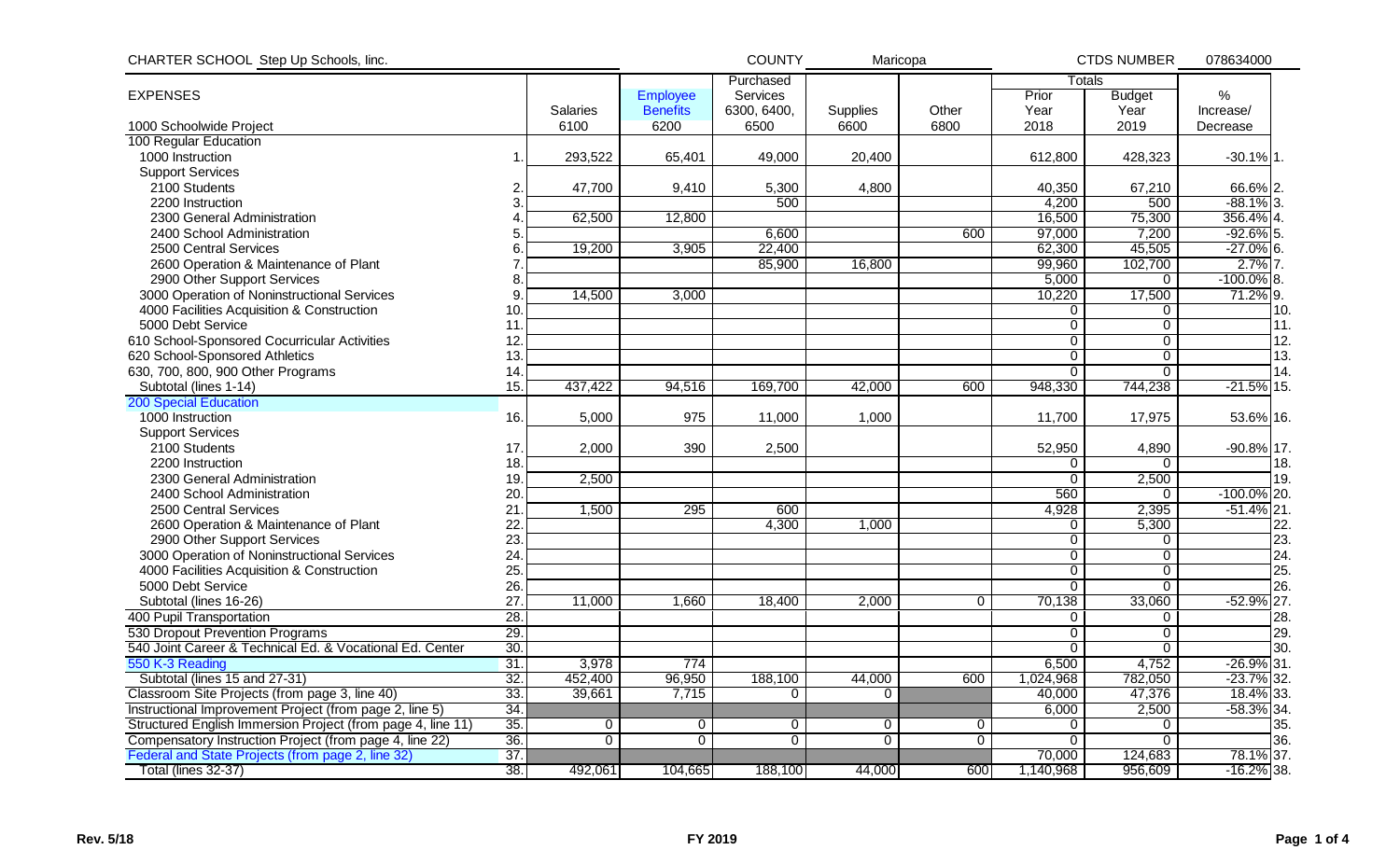# **FEDERAL AND STATE PROJECTS**

|                                                          | Prior Year     | <b>Budget Year</b> |           |                                                              | Prior Year                       | <b>Budget Year</b> |                |
|----------------------------------------------------------|----------------|--------------------|-----------|--------------------------------------------------------------|----------------------------------|--------------------|----------------|
| 1100-1399 FEDERAL PROJECTS                               | 2018           | 2019               |           |                                                              | 2018                             | 2019               |                |
| 1. 1100-1130 ESEA Title I-Helping Disadvantaged Children | 45,000         | $85,125$ 1.        |           | 1. Total All Disability Classifications                      | 70,000                           | $33,060$ 1.        |                |
| 2. 1140-1150 ESEA Title II-Prof. Dev. And Technology     | 2,000          |                    |           | 2. Gifted Education                                          | $\Omega$                         |                    | I2.            |
| 3. 1160 ESEA Title IV-21st Century Schools               | $\Omega$       |                    |           | 3. ELL Incremental Costs                                     | $\Omega$                         |                    | ΙЗ.            |
| 4. 1170-1180 ESEA Title V-Promote Informed Parent Choice | $\overline{0}$ |                    |           | 4. ELL Compensatory Instruction                              | $\Omega$                         |                    |                |
| 5. 1190 ESEA Title III-Limited Eng. & Immigrant Students | $\overline{0}$ |                    | 5.        | 5. Remedial Education                                        | $\Omega$                         |                    | 5.             |
| 6. 1200 ESEA Title VII-Indian Education                  | $\overline{0}$ |                    | 6.        | 6. Vocational and Technological Ed.                          | $\mathbf 0$                      |                    | 6.             |
| 7. 1210 ESEA Title VI-Flexibility and Accountability     | $\overline{0}$ |                    |           | 7. Career Education                                          | $\mathbf 0$                      |                    | 7.             |
| 8. 1220 IDEA, Part B                                     | 23,000         | 39,558             | 18.       | 8. Total (lines 1-7)                                         | 70,000                           | $33,060$ 8.        |                |
| 9. 1230 Johnson-O'Malley                                 | $\mathbf 0$    |                    | 9.        |                                                              |                                  |                    |                |
| 10. 1240 Workforce Investment Act                        | $\mathbf 0$    |                    | 10.       | <b>INSTRUCTIONAL IMPROVEMENT PROJECT</b>                     |                                  |                    |                |
| 11. 1250 AEA-Adult Education                             | 0              |                    | 11.       | Indicate amounts budgeted in Project 1020 for the following: |                                  |                    |                |
| 12. 1260-1270 Vocational Education-Basic Grants          | $\mathbf 0$    |                    | 12.       |                                                              | <b>Prior Year</b>                | <b>Budget Year</b> |                |
| 13. 1280 ESEA Title X-Homeless Education                 | $\overline{0}$ |                    | 13.       |                                                              | 2018                             | 2019               |                |
| 14. 1290 Medicaid Reimbursement                          | $\overline{0}$ |                    | 14.       | 1. Teacher Compensation Increases                            | 3,000                            | 1,250              |                |
| 15. 1300 Charter School Implementation Proj. (Stimulus)  | $\overline{0}$ |                    | 15.       | 2. Class Size Reduction                                      | $\Omega$                         |                    |                |
| 16. 13_ Impact Aid                                       | $\overline{0}$ |                    | 16.       | 3. Dropout Prevention Programs                               | $\overline{0}$                   |                    |                |
| 17. 1310-1399 Other Federal Projects                     | $\overline{0}$ |                    | 17.       | 4. Instructional Improvement Programs                        | 3,000                            | 1,250              | $\overline{4}$ |
| 18. Total Federal Projects (lines 1-17)                  | 70,000         | 124,683            | 18.       | 5. Total Instructional Improvement (lines 1-4)               | 6,000                            | 2,500              | -5             |
| 1400-1499 STATE PROJECTS                                 |                |                    |           |                                                              |                                  |                    |                |
| 19. 1400 Vocational Education                            | 0              |                    | 19.       | <b>PROPOSED RATIOS FOR</b>                                   | <b>SELECTED EXPENSES BY TYPE</b> |                    |                |
| 20. 1410 Early Childhood Block Grant                     | $\overline{0}$ |                    | 20.       | <b>SPECIAL EDUCATION</b>                                     | (Must be included on page 1)     |                    |                |
| 21. 1420 Extended School Year-Pupils with Disabilities   | $\mathbf 0$    |                    | 21.       | Teacher-Pupil<br>1 to<br>10.0                                | <b>Audit Services</b>            | 8,000              |                |
| 22. 1425 Adult Basic Education                           | $\mathbf 0$    |                    | 22.       | 7.0<br>Staff-Pupil<br>1 to                                   | <b>Classroom Instruction</b>     |                    |                |
| 23. 1430 Chemical Abuse Prevention Programs              | $\mathbf 0$    |                    | 23.       |                                                              |                                  |                    |                |
| 24. 1435 Academic Contests                               | $\mathbf 0$    |                    | 24.       | <b>STATE EQUALIZATION ASSISTANCE BUDGETED</b>                |                                  |                    |                |
| 25. 1450 Gifted Education                                | $\mathbf 0$    |                    | 25.       | <b>FOR FOOD SERVICE EXPENSES</b>                             |                                  |                    |                |
| 26. 1456 College Credit Exam Incentives                  | $\overline{0}$ |                    | 26.       | Enter the amount of State Equalization Assistance            |                                  |                    |                |
| 27. 1457 Results-based Funding                           | $\overline{0}$ |                    | 27.       | budgeted for Food Service, Function 3100:                    |                                  |                    |                |
| 28. 1460 Environmental Special Plate                     | $\mathbf 0$    |                    | 28.       |                                                              |                                  |                    |                |
| 29. 1465 Charter School Stimulus Fund                    | $\overline{0}$ |                    | 29.       |                                                              |                                  |                    |                |
| 30. 1470-1499 Other State Projects                       | $\overline{0}$ |                    | 30.       |                                                              |                                  |                    |                |
| 31. Total State Projects (lines 19-30)                   | $\overline{0}$ |                    | $0^{-31}$ |                                                              |                                  |                    |                |
| 32. Total Federal and State Projects (lines 18 and 31)   | 70,000         | $124,683$ 32.      |           |                                                              |                                  |                    |                |
|                                                          | Prior Year     | <b>Budget Year</b> |           |                                                              |                                  |                    |                |
| <b>CAPITAL ACQUISITIONS</b>                              |                |                    |           |                                                              |                                  |                    |                |

- 1. 0191 Land and Land Improvements
- 
- 3. 0194 Buildings and Building Improvements
- 

- 
- 
- 7. Total Capital Acquisitions, if any, budgeted on lines 1-5 above for the K-3 Reading Program

| 3. ELL Incremental Costs            |        |        | IJ. |
|-------------------------------------|--------|--------|-----|
| 4. ELL Compensatory Instruction     |        |        | 4.  |
| 5. Remedial Education               |        |        | l5. |
| 6. Vocational and Technological Ed. |        |        | 16. |
| 7. Career Education                 |        |        |     |
| 8. Total (lines 1-7)                | 70.000 | 33,060 | 18. |
|                                     |        |        |     |

| Program 200 | Program 200        |   |
|-------------|--------------------|---|
| Prior Year  | <b>Budget Year</b> |   |
| 2018        | 2019               |   |
| 70,000      | 33,060             |   |
|             |                    | 2 |
|             |                    | З |
|             |                    |   |

### 10. **INSTRUCTIONAL IMPROVEMENT PROJECT**

- 14. 1. Teacher Compensation Increases  $\begin{array}{|l|l|}\n14. & 1. & \text{Teacher Compensation} \\
\hline\n15. & 2. & \text{Class Size Reduction} \\
\end{array}$ 
	-
- 16. 3. Dropout Prevention Programs 0 16. 3. Dropout Prevention Programs 3. 0 3. 3. 250 16. 3. 250 16. 3. 250 16. 3. 250 16. 3. 250 16. 3. 250 16. 3. 250 16. 250 16. 250 16. 250 16. 250 16. 250 16. 250 16. 250 16. 250 16. 2
	-
	-

| 0 | .         | eacher-Pupil | $+2$      | 10.U | <b>Audit Services</b> |
|---|-----------|--------------|-----------|------|-----------------------|
| 0 | <u>__</u> | Staff-Pupil  | $^{\ast}$ |      | Classroom Instruction |
|   |           |              |           |      |                       |

# **STATE EQUALIZATION ASSISTANCE BUDGETED** 25. **FOR FOOD SERVICE EXPENSES**

#### 0 19. **PROPOSED RATIOS FOR SELECTED EXPENSES BY TYPE**

| (Must be included on page 1) |       |
|------------------------------|-------|
| Audit Services               | 8,000 |
| <b>Classroom Instruction</b> |       |

| <b>CAPITAL ACQUISITIONS</b>                                  | <b>Prior Year</b> | <b>Budget Year</b> |     |
|--------------------------------------------------------------|-------------------|--------------------|-----|
| 1. 0191 Land and Land Improvements                           |                   |                    |     |
| 2. 0192 Site Improvements                                    |                   |                    |     |
| 3. 0194 Buildings and Building Improvements                  | 0                 |                    | ΙЗ. |
| 4.0196 Equipment                                             | 10,000            |                    | Ι4. |
| 5. 0198 Construction in Progress                             |                   |                    | 15. |
| 6. Total Capital Acquisitions (lines 1-5)                    | 10.000            |                    | 16. |
| 7. Total Capital Acquisitions, if any, budgeted on lines 1-5 |                   |                    |     |

 $\overline{0}$ 



COUNTY CTDS NUMBER 078634000

# **SPECIAL EDUCATION PROGRAMS BY TYPE**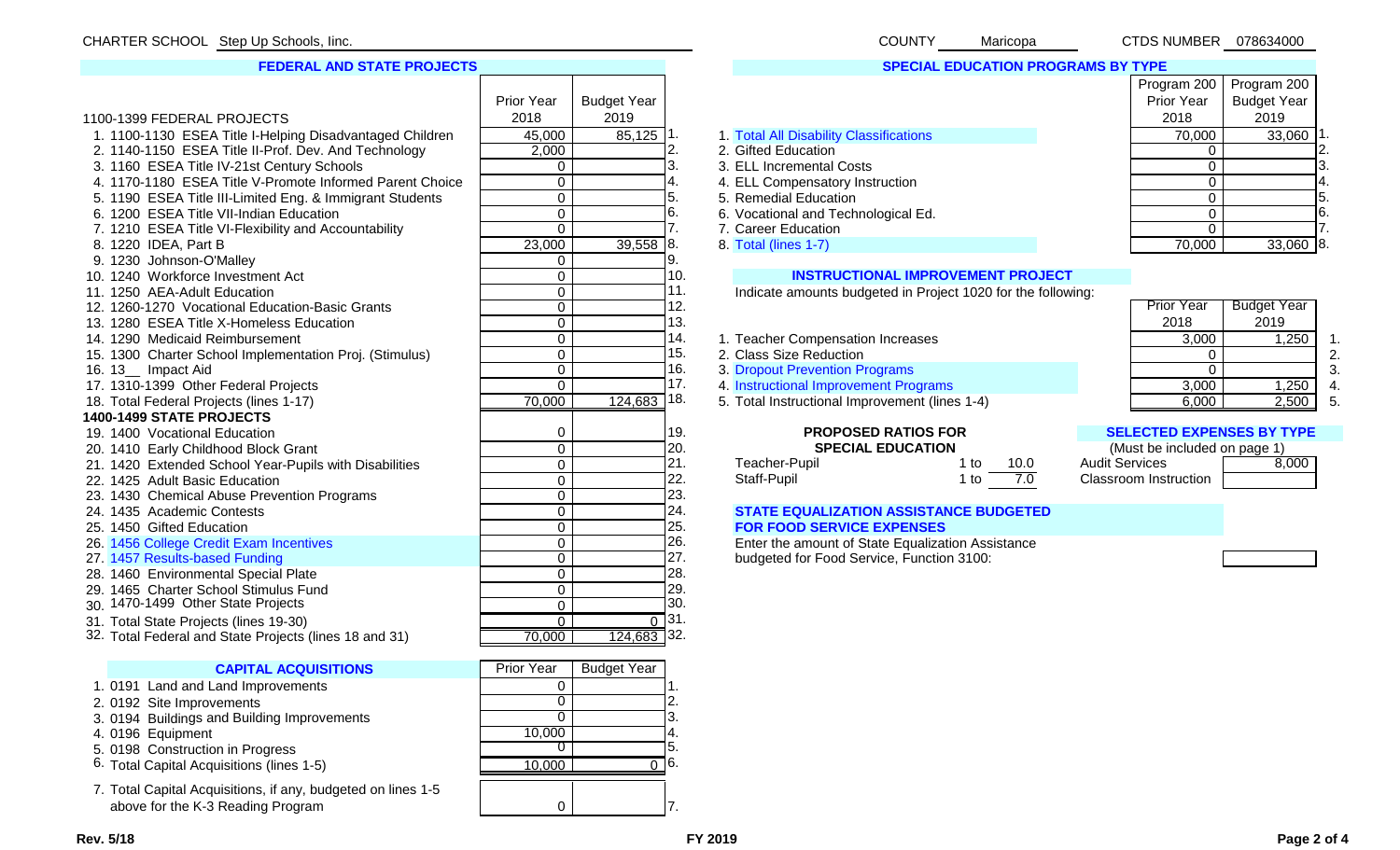Employee Purchasedd I and I Totals i % Increase/ **Expenses** Salaries**Benefits Services** Supplies<br>6600 Prior YearBudget Year<br>2019 6100 6200 6300, 6400, 6500 6600 2018 2019 DecreaseClassroom Site Project 1011 - Base Salary 100Regular Education 1000 Instruction 1.| 7,933 | 1,543 | 8,000 | 9,476 | 18.5%|1. 2100Support Services - Students 2. 0 0 2. 2200 Support Services - Instruction 3. Decreed the control of the control of the control of the control of the control of the control of the control of the control of the control of the control of the contro Program 100 Subtotal (lines 1-3) 1.543 8,000 8,000 8,476 8,000 9,476 8,000 9,476 18.5% 200Special Education 1000 Instruction 5. 0 0 5. 2100Support Services - Students 6. 0 0 6. 2200 Support Services - Instruction 7. Decreed and the contract of the contract of the contract of the contract of the contract of the contract of the contract of the contract of the contract of the contract Program 200 Subtotall (lines 5-7) 8. 0 | 0 | 0 | |8. Other Programs (Specify) \_\_\_\_\_\_\_\_\_\_\_\_\_\_\_\_\_\_\_\_ 1000 Instruction Instruction 9. 0 0 9. 2100Support Services - Students 10. 0 0 10. 2200 Support Services - Instruction **11.** The control of the control of the control of the control of the control of the control of the control of the control of the control of the control of the control of the control of Other Programs Subtotal (lines 9-11) 12. 0 0 0 0 12. Total Expenses (lines 4, 8, and 12) 1,543 18.5% 13. Classroom Site Project 1012 - Performance Pay 100 Regular Education 1000 Instruction 0 Instruction 14.| 15,864 | 3,086 | 16,000 | 18,950 | 18.4%|14. 2100 Support Services - Students 15. 0 0 15. 2200Support Services - Instruction 16. 0 0 16. Program 100 Subtotal (lines 14-16) 17. 15.864 | 3.086 | 16.000 | 18.950 | 18.4% |17. 200Special Education 1000 Instruction 18. 0 0 18. 2100Support Services - Students 19. 0 0 19. 2200Support Services - Instruction 20. 0 0 20. Program 200 Subtotal (lines 18-20) 21. 0 0 0 0 21. Other Programs (Specify) \_\_\_\_\_\_\_\_\_\_\_\_\_\_\_\_\_\_\_\_ 1000 Instruction  $0$  Instruction  $0$  . Instruction  $0$  , the contract of  $0$  and  $0$  and  $0$  and  $0$  and  $1$   $2$   $2$   $2$   $3$ 2100Support Services - Students 23. 0 0 23. 2200Support Services - Instruction 24. 0 0 24. Other Programs Subtotal (lines 22-24) 25. 0 0 0 0 25. Total Expenses (lines 17, 21, and 25) 26. 15,864 3,086 16,000 18,950 18.4% 26. Classroom Site Project 1013 - Other 100 Regular Education 1000 Instruction 0 Instruction 27.| 15,864 | 3,086 | | 16,000 | 18,950 | 18.4%|27. 2100 Support Services - Students 28. 0 0 28. 2200 Support Services - Instruction 29. 0 0 29. Program 100 Subtotal (lines 27-29) 30. 1 15.864 1 3.086 l 0 16.000 l 18.950 l 18.4% 30. 200Special Education 1000 Instruction 31. 0 0 31. 2100Support Services - Students 32. 0 0 32. 2200Support Services - Instruction 33. 0 0 33. Program 200 Subtotal (lines 31-33) 34. 0 0 0 0 0 0 34. 530 Dropout Prevention Programs 1000 Instruction 35. 0 0 35. Other Programs (Specify) \_\_\_\_\_\_\_\_\_\_\_\_\_\_\_\_\_\_\_\_ 1000 Instruction 36. 0 0 36. 2100, 2200 Support Services - Students/Instruction 37. 0 0 37. Other Programs Subtotal (lines 36-37) 38. 0 0 0 0 0 0 38. Total Expenses (lines 30, 34, 35, and 38) 39. 15,864 3,086 0 0 16,000 18,950 18.4% 39. Total Classroom Site Projects (lines 13, 26, and 39) 40. 39,661 7,715 0 0 40,000 47,376 18.4% 40. Totals

**COUNTY** 

Maricopa CTDS NUMBER 078634000

CHARTER SCHOOL Step Up Schools, linc.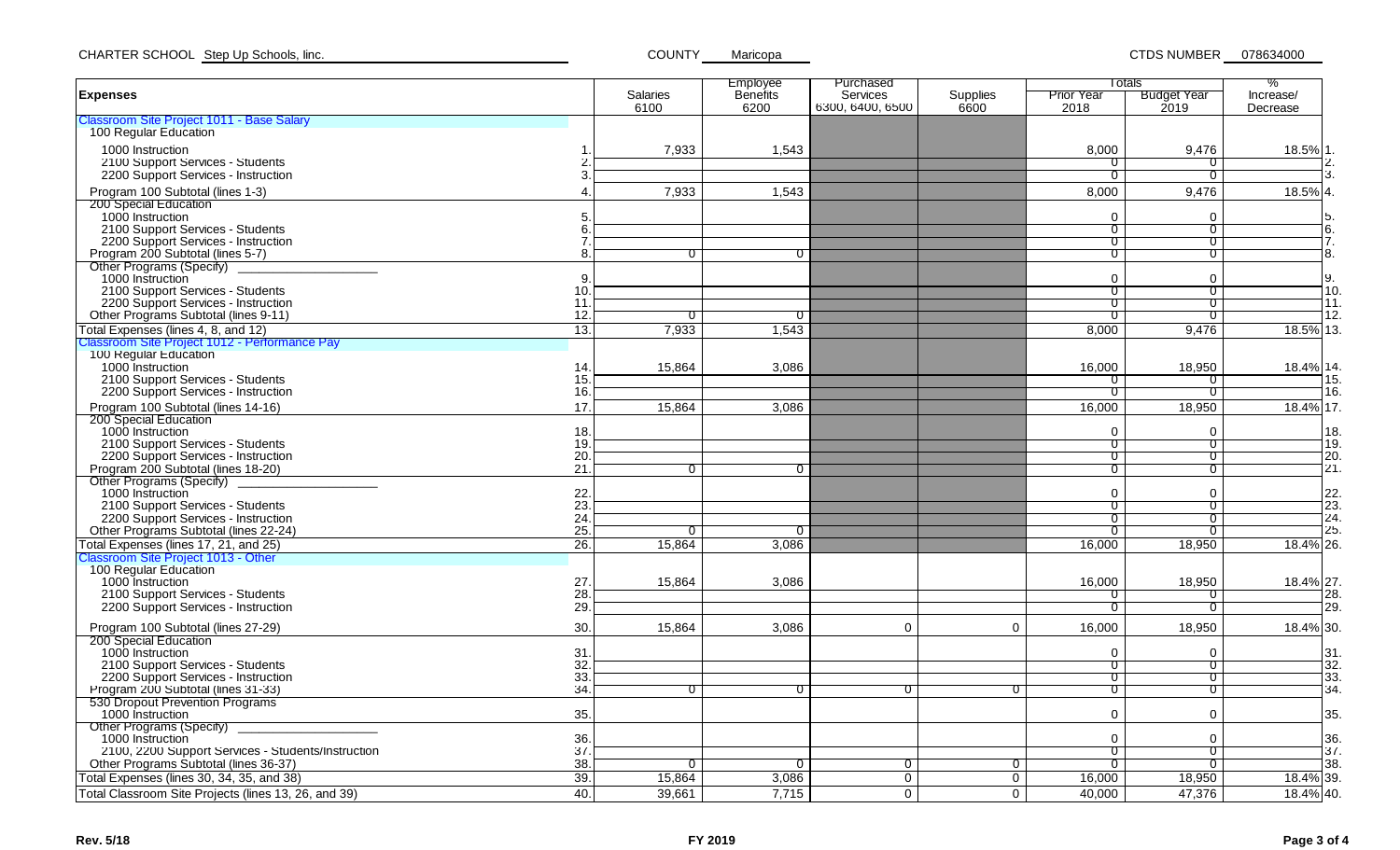CHARTER SCHOOL COUNTY CTDS NUMBERStep Up Schools, Iinc. Maricopa 078634000 **CTDS NUMBER** 

|                                                    |                | Number of |           |                 |                 | Purchased   |          |          |            | <b>Totals</b>      |           |
|----------------------------------------------------|----------------|-----------|-----------|-----------------|-----------------|-------------|----------|----------|------------|--------------------|-----------|
|                                                    |                |           | Personnel |                 | Employee        | Services    |          |          |            |                    | %         |
| <b>Expenses</b>                                    |                | Prior     | Budget    | <b>Salaries</b> | <b>Benefits</b> | 6300, 6400, | Supplies | Other    | Prior Year | <b>Budget Year</b> | Increase/ |
|                                                    |                | Year      | Year      | 6100            | 6200            | 6500        | 6600     | 6800     | 2018       | 2019               | Decrease  |
| <b>Structured English Immersion Project - 1071</b> |                |           |           |                 |                 |             |          |          |            |                    |           |
| 260 Special Education-ELL Incremental Costs        |                |           |           |                 |                 |             |          |          |            |                    |           |
| 1000 Instruction                                   |                | 0.00      |           |                 |                 |             |          |          | 0          | 0                  |           |
| <b>Support Services</b>                            |                |           |           |                 |                 |             |          |          |            |                    |           |
| 2100 Students                                      | $\overline{2}$ | 0.00      |           |                 |                 |             |          |          | 0          |                    |           |
| 2200 Instruction                                   |                | 0.00      |           |                 |                 |             |          |          | 0          |                    |           |
| 2300 General Administration                        |                | 0.00      |           |                 |                 |             |          |          | 0          |                    |           |
| 2400 School Administration                         |                | 0.00      |           |                 |                 |             |          |          |            |                    |           |
| 2500 Central Services                              |                | 0.00      |           |                 |                 |             |          |          | 0          |                    |           |
| 2600 Operation & Maintenance of Plant              |                | 0.00      |           |                 |                 |             |          |          | 0          |                    |           |
| 2900 Other Support Services                        | 8.             | 0.00      |           |                 |                 |             |          |          | 0          |                    |           |
| Program 260 Subtotal (lines 1-8)                   | 9              | 0.00      | 0.00      | $\Omega$        | $\Omega$        | 0           | $\Omega$ | $\Omega$ | 0          | 0                  | 9.        |
| 430 Pupil Transportation-ELL Incremental Costs     |                |           |           |                 |                 |             |          |          |            |                    |           |
| <b>Support Services</b>                            |                |           |           |                 |                 |             |          |          |            |                    |           |
| 2700 Student Transportation                        | 10.            | 0.00      |           |                 |                 |             |          |          | 0          | $\Omega$           | 10        |
| Total Expenses (lines 9 and 10)                    | 11.            | 0.00      | 0.00      | $\Omega$        | $\Omega$        | $\Omega$    | $\Omega$ | $\Omega$ | 0          | 0                  |           |

|                                                       |     |       | Number of     |                 |                 | Purchased   |          |          |                   | <b>Totals</b>      |           |         |
|-------------------------------------------------------|-----|-------|---------------|-----------------|-----------------|-------------|----------|----------|-------------------|--------------------|-----------|---------|
|                                                       |     |       | Personnel     |                 | Employee        | Services    |          |          |                   |                    | %         |         |
| <b>Expenses</b>                                       |     | Prior | <b>Budget</b> | <b>Salaries</b> | <b>Benefits</b> | 6300, 6400, | Supplies | Other    | <b>Prior Year</b> | <b>Budget Year</b> | Increase/ |         |
|                                                       |     | Year  | Year          | 6100            | 6200            | 6500        | 6600     | 6800     | 2018              | 2019               | Decrease  |         |
| <b>Compensatory Instruction Project - 1072</b>        |     |       |               |                 |                 |             |          |          |                   |                    |           |         |
| 265 Special Education-ELL Compensatory Instruction    |     |       |               |                 |                 |             |          |          |                   |                    |           |         |
| 1000 Instruction                                      | 12. | 0.00  |               |                 |                 |             |          |          | 0                 | $\Omega$           |           | 12.     |
| <b>Support Services</b>                               |     |       |               |                 |                 |             |          |          |                   |                    |           |         |
| 2100 Students                                         | 13. | 0.00  |               |                 |                 |             |          |          | 0                 |                    |           | 13.     |
| 2200 Instruction                                      | 14. | 0.00  |               |                 |                 |             |          |          | 0                 |                    |           | 14.     |
| 2300 General Administration                           | 15. | 0.00  |               |                 |                 |             |          |          | 0                 |                    |           | 15.     |
| 2400 School Administration                            | 16. | 0.00  |               |                 |                 |             |          |          | $\Omega$          |                    |           | 16.     |
| 2500 Central Services                                 | 17  | 0.00  |               |                 |                 |             |          |          | $\Omega$          |                    |           | 17.     |
| 2600 Operation & Maintenance of Plant                 | 18. | 0.00  |               |                 |                 |             |          |          | 0                 |                    |           | 18.     |
| 2900 Other Support Services                           | 19. | 0.00  |               |                 |                 |             |          |          | 0                 |                    |           | 19.     |
| Program 265 Subtotal (lines 12-19)                    | 20. | 0.00  | 0.00          | 0               | $\mathbf 0$     | $\Omega$    | $\Omega$ | $\Omega$ | 0                 | $\Omega$           |           | 20.     |
| 435 Pupil Transportation-ELL Compensatory Instruction |     |       |               |                 |                 |             |          |          |                   |                    |           |         |
| <b>Support Services</b>                               |     |       |               |                 |                 |             |          |          |                   |                    |           |         |
| 2700 Student Transportation                           | 21  | 0.00  |               |                 |                 |             |          |          | 0                 | ∩                  |           | $ 21$ . |
| Total Expenses (lines 20 and 21)                      | 22. | 0.00  | 0.00          | 0               | $\Omega$        | $\Omega$    | $\Omega$ | 0        | 0                 | $\Omega$           |           | 22.     |